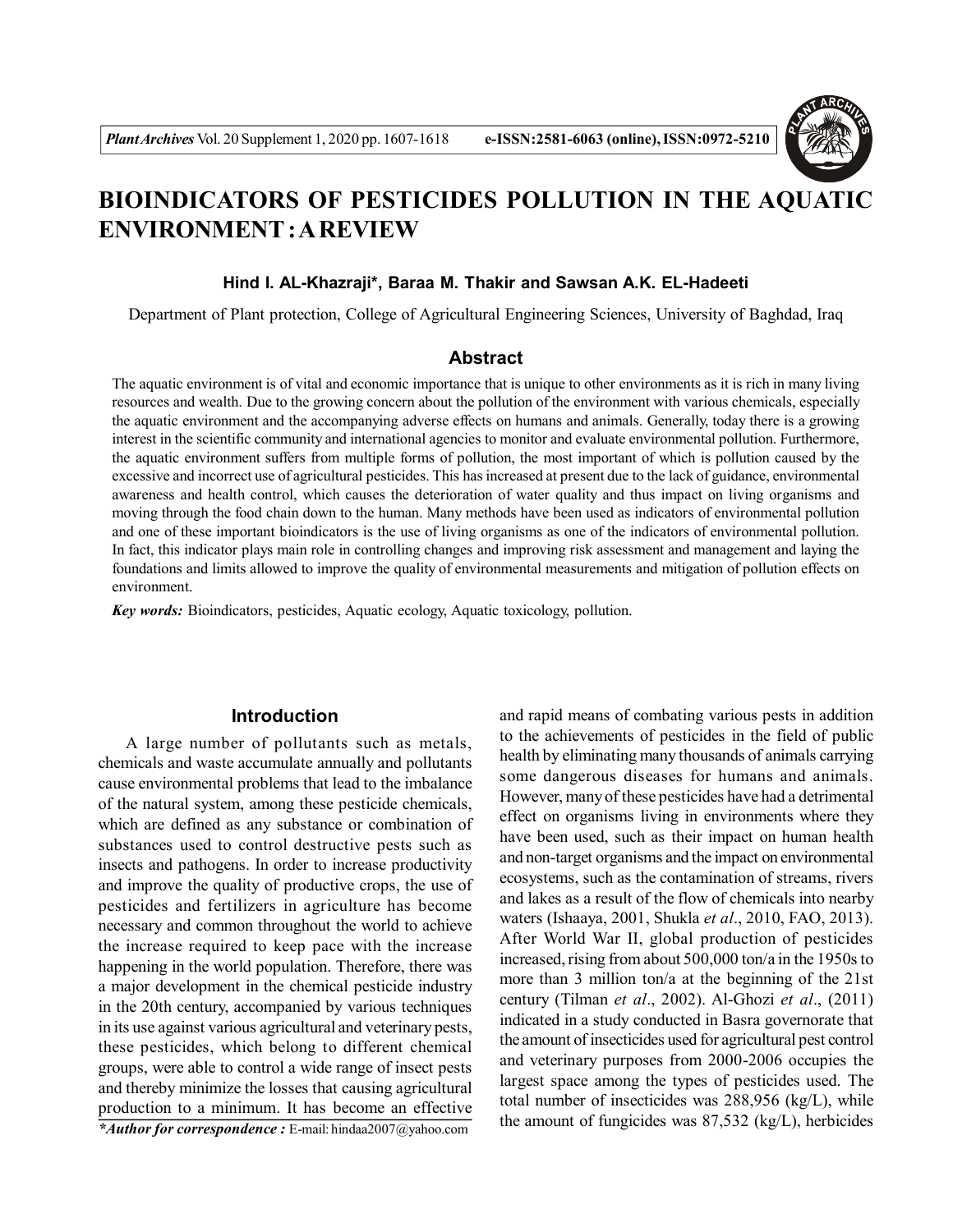8,654 (kg/L) and rodenticides 6,474 (kg/L). Moreover, (FAOSTAT, 2018) also reported that the most environmentally applied pesticides were herbicides by 49%, fungicides and bactericides by 27% and insecticides by 19%. In order to reduce the problems caused by these pesticides, great efforts have been made during the last three decades of the last century and continue to this day to find pesticides with Selective qualities that work on certain chemical and physiological aspects of insects. For example, the use of insect growth regulators that affect In the activities of growth, development, reproduction or the use of environmentally friendly pesticides such as the use of plant extracts and bio-pesticides (Dhadialla *et al*., 1998, Ali and Ahmed, 2009, AL-khazraji *et al*., 2016). These collections of modern pesticides are characterized by their low toxicity to humans and some of them are characterized by their high specialization, in addition to characterized by high degradation thus, be less harmful to the natural enemies of insects. Therefore, manifests their importance by the possibility of being used in the integrated pest management (Moulton *et al*., 2002, Pineda *et al*., 2007).

Water ecosystems are extremely complex environments and any simple change to the ecosystem can be a barrier to the balance of the entire system. The problem of pollution of aquatic ecosystems occurs globally and the United States Environmental Protection Agency confirms that pollution from agricultural runoff has contributed mainly to 70% of pollution in U.S. streams and rivers. As a result of current farming practices with irrigation systems that cause the flow of chemicals, silt and animal waste (Dodds and Whiles, 2010, Horrigan *et al*., 2002). The risk of pesticide contamination is due to its easy transport with surface and ground water, as well as its ability to accumulate in sediments, which facilitates its transmission during the aquatic food chain. Then, its accumulation in aquatic organisms such as large benthic vertebrates, plants, Mollusca and fish makes their risk increase with regard to the environment and human health (Boran *et al*., 2007, Khan *et al*., 2007). The results of many studies indicated the effect of pesticides on living organisms in the aquatic environment, as they were observed in the cells of aquatic organisms, where they accumulate little concentrations in many types of fish and their effect extends to the human being who eats these organisms as a food source. Since it is considered the main consumer of fish (Pan and Dutta, 2000, WHO, 1990). (He *et al*., 2008) also noted that pesticides have a high capacity for bio concentration in fish, shellfish and invertebrates.

Aquatic Toxicity knows the field that is interested in

studying and evaluating the impact of chemicals and other human influences on aquatic organisms from the cellular level to the ecosystem level (Nikinmaa, 2014). Common tests in this area are Acute Toxicity and Chronic Toxicity tests. Hydrotoxicity tests are carried out using organisms that are highly sensitive to pollutants and are easily treated laboratory (EPA, 2011). Impacts on an organism or the environmental level are usually an indicator of early warning of potential impacts on human health. Therefore, the world is going to use these organisms to assess environmental pollution with so-called bioindicators or biomonitoring. Aquatic environments are the final fate of any chemical that enters the environment and aquatic organisms are able to detect the negative effects of undetected chemicals by employing standard chemical techniques, due to the ease of breeding these organisms laboratory being small, life-cycle Short, which makes it suitable. Since living organisms react with the overload of these dangerous substances, they change their vital functions, which called bioindicator organisms or these substances accumulate within their tissues and are called living organisms with a cumulative bioindicators. Where this type of response may occur through changes in the benefit of society such as influencing the performance of invertebrates or reducing the rates of death or reproductive or perhaps the effect for long periods through genetic selection (Al-Dory, 2001, Van der Oost *et al.,* 2003, Diener *et al.,* 2004, Hader and Erzinge, 2016).

# **Pesticides**

Pesticides are defined as any natural or synthetic biochemical substance that control pests, which reduce their numbers or prevent their reproduction and increase their numbers. Pesticides are classified based on several concepts, WHO (2005) is divided into:

Insecticides Acaricides Rodenticides Molluscicides Nematicides Fungicides Herbicides Divided by Chemical Composition into Inorganic pesticides Naturally organics Synthetic organics Classification Based on Mode of Entry into Systemic pesticides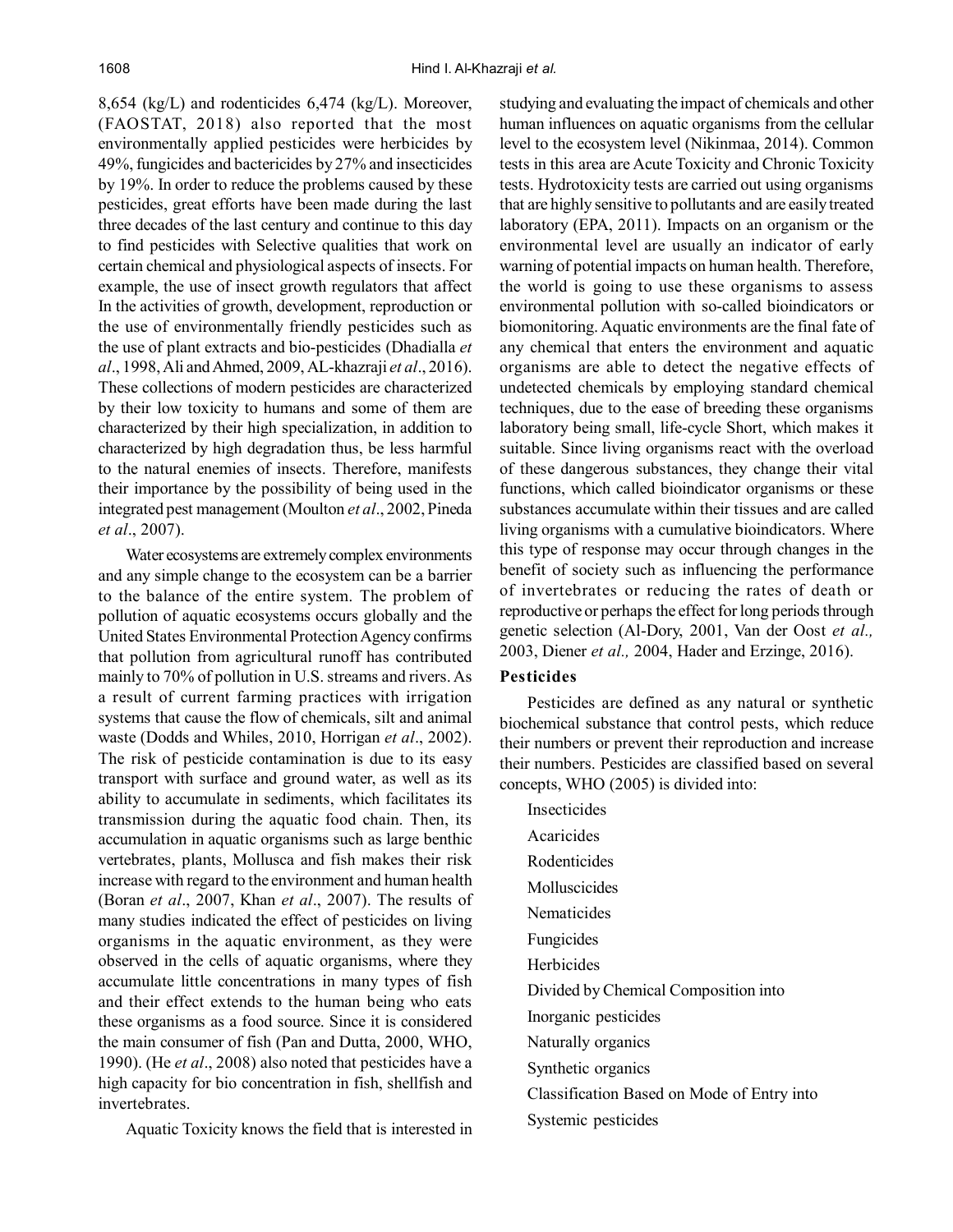Non-systemic (Contact) pesticides

Stomach poisoning and stomach toxicants

- Fumigants
- Repellents

Srivastava *et al*., (2018). In table 1 Classify pesticides depending on the pest to be controlled and depending on the method and time of effect and according to their chemical Structure.

#### **Pollution of the aquatic environment**

It refers to changes in the biotic and non-biotic elements of the aquatic environment in terms of quantitative and qualitative terms or is defined as processes leading to a change in all or parts of the chemical, physical and biological properties of water. These changes have negative effects on the volume of available natural resources, making aquatic environments unfit for human use or the living aquatic organisms in which they live. The issue of water pollution with pesticides is of great interest for its wide use and in large quantities. Moreover, it has a great impact on aquatic ecosystems, especially on aquatic organisms that not targeted by the control process through its impact on the relationships of organisms with each other and the loss of biodiversity. Many researchers pointed to the negative effects of pesticides on organisms in aquatic environments, such as reduced reproduction in aquatic birds, weakened immune system and cancer formation due to the accumulation of toxins in the fat layer. As well as, their effect on carbohydrate representation and blood ratios in fish (Cengiz and Unlü, 2003, Ishihara *et al*., 2003, Lveda *et al*., 2004). (Malev *et al*., 2012) noted that the algae community was influenced by as a result of its stunted growth due to the use of pesticides. In California, the use of pesticides, especially imidacloprid and thiamethoxam, led to decline in four frogs of California frogs (Mason *et al*., 2013). Some compounds used as pesticides such as polychlorinated biphenyls (PCB's) are estrogenic and anti-estrogenic contaminants that affect fish reproduction and cause endocrine disorders (Banaee, 2013). Finally, pesticides such as chlorpyrifos and carbaryl have reduced the number of salmon in the Pacific Ocean due to changing feeding behavior through loss of prey (Macneale *et al*., 2014). (Shaaban and Al-Malah, 1993) reported that there are several ways for pesticides to get into water as follows: Direct spraying of pesticides to pests living in water, such as spraying ponds and swamps to control mosquitoes and bushes in irrigation canals and lakes. Secondly, washing residues of pesticides from agricultural lands with rain water and irrigation. Moreover, aerial spraying operations, such as the use of agricultural

aviation to control pests in the forest or large areas planted, leading to the fall of a huge amount of pesticides in the streams, rivers and swamps. As well as, disposal of pesticides by factories in sewage and river water, as some factories use pesticides in their work, which leads to contain the waste of these factors on large quantities of pesticides and Swears are the place where most materials are treated with pesticides, especially slow degradation. As well as, Cattle ponds, which are used to immerse animals to combat external parasites. Finally, dust and rain.

Schäfer *et al*., (2011) shows in table 2, the results of field studies of the last two decades of the effects of pesticides use on different organisms in aquatic environments.

#### **Aquatic toxicology**

Aquatic toxicology a science that studies the effects of synthetic chemical material, other natural substances and human activities on aquatic organisms and at different levels of regulation (from subcellular to individual, communities and ecosystems). These effects may include death or survival, changes in behavior, growth, development, tissue synthesis, reproduction, induction or inhibition of enzymatic activity or changes in relative abundance and physiological status of specific species. It is a wide-ranging science that combines Toxicology, Aquatic ecology and Aquatic chemistry, as well as it's include the study of freshwater and marine water (Nikinmaa, 2014). The study of the toxicity of the aquatic environment plays a very important role in understanding the impact of human activities on aquatic ecosystems and helps to protect and maintain the health of the aquatic ecosystem by predicting and assessing the impact (Moiseenko, 2008). Aqueous toxicity tests are necessary to detect and assess the potential toxic effects of chemicals on aquatic organisms, particularly at relatively low exposure concentrations. Water toxicity tests provide a database that can be used to assess the risks associated with the chemical, organism and exposure conditions (Rand, 1995). Toxicity is defined as any biological change in an organism and the response of a population resulting from exposure to dose or a successive dose of chemical agents over a period of time (OEDC, 1981).

## **Aquatic toxicity tests (Assay)**

Aquatic toxicity tests are used to prepare quantitative and qualitative data on the negative and harmful effects of any toxic substance on aquatic organisms. These tests can be used to assess the potential for harm to the aquatic environment and to employ a database, which is used to assess risks associated with toxic substances and can be carried out in the field or laboratory. Field tests indicate the exposure of several species of organisms, while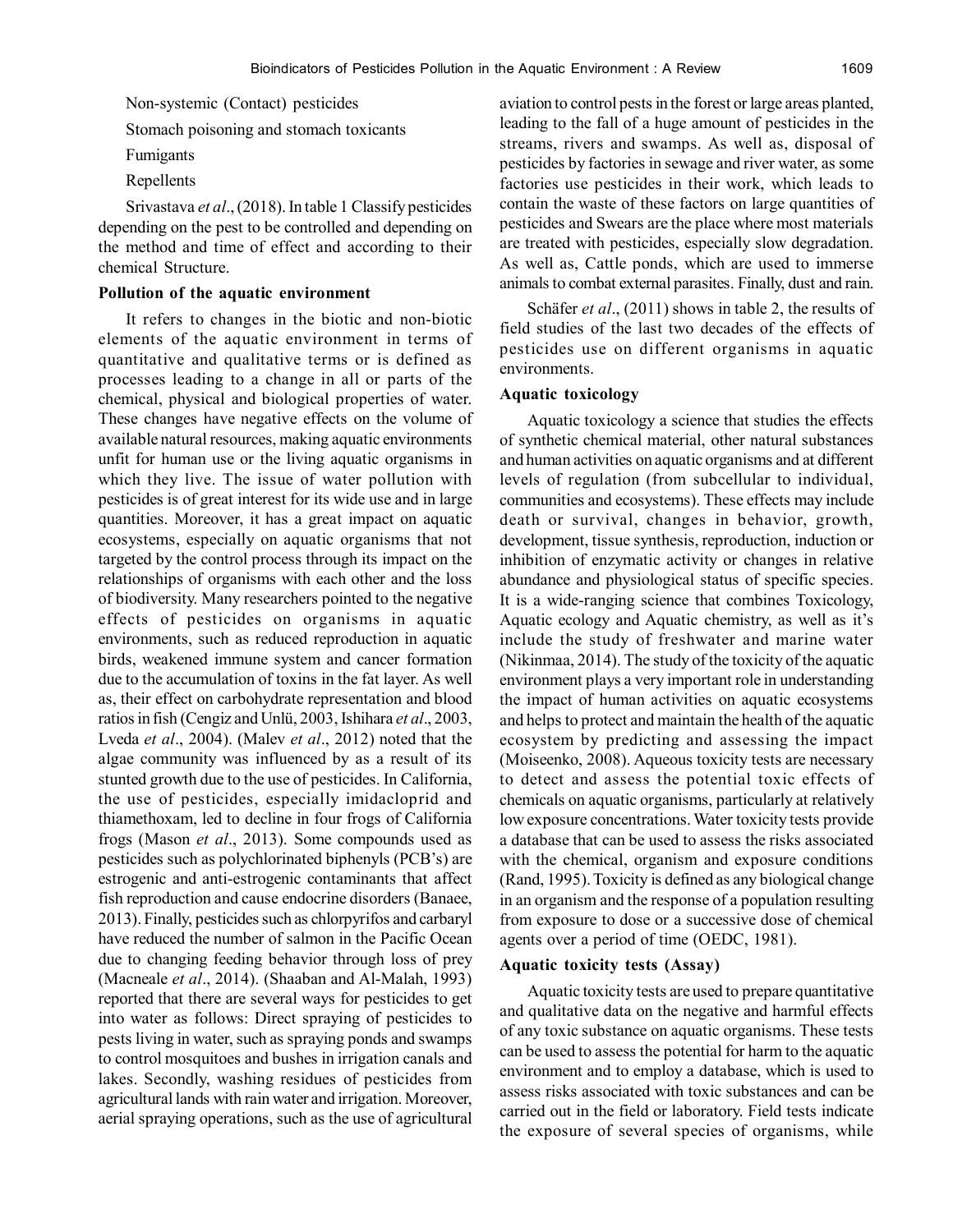| <b>By Target</b>                                       |                              | <b>By Mode or Time of Action</b> |                                                                               | <b>By Chemical Structure</b>                                                                                    |  |
|--------------------------------------------------------|------------------------------|----------------------------------|-------------------------------------------------------------------------------|-----------------------------------------------------------------------------------------------------------------|--|
| <b>Type</b>                                            | <b>Target</b>                | <b>Type</b>                      | <b>Action</b>                                                                 |                                                                                                                 |  |
| <b>Bactericide</b><br>(sanitizers or<br>disinfectants) | Bacteria                     | Contact                          | Kills by contact with pest                                                    | Pesticides can be either organic<br>or inorganic chemicals,<br>mostoftoday's pesticides are organic.            |  |
| Defoliant                                              | Crop foliage                 | Eradicant                        | Effective after infection<br>by pathogens                                     | Today's pesticides are organic.                                                                                 |  |
| Fungicides                                             | Fungi                        | Non selective                    | Toxic to both<br>crop and weed                                                |                                                                                                                 |  |
| Herbicides                                             | Weeds                        | Post emergence                   | Effective when applied<br>after crop and<br>weed emergence                    | Commonly used inorganic pesticides<br>include copper based fungicides.<br>lime-sulfur used to control fungi and |  |
| <b>Insecticides</b>                                    | Insects                      | Post emergence                   | Effective when applied<br>after planting and before<br>crop or weed emergence | mites, boric acid used for cockroach<br>control and sulfamate herbicides.                                       |  |
| Maticides<br>(acaricides)                              | Mites<br>and ticks           | Preplant                         | Effective when applied<br>prior to planting                                   |                                                                                                                 |  |
| Molluscicide                                           | Slugs and snails             | Protectants                      | Effective when applied<br>before pathogen<br>infects plants                   |                                                                                                                 |  |
| Nematicides                                            | Nematodes                    | Selective                        | Toxic only to weed                                                            | Organic insecticides can either be                                                                              |  |
| Plant to growth<br>regulation                          | Crop growth<br>processes     |                                  | Toxic to all<br>vegetation                                                    | natural (usually extracted from<br>plants and bacteria) or synthetic.                                           |  |
| Rodenticides                                           | Rodents                      | Stomach poison                   | Kills animal pests after<br>ingestion                                         | Most pesticides used today<br>arte synthetic organic chemicals.                                                 |  |
| Wood<br>preservative                                   | Wood destroying<br>organisms | Systemic                         | Transported through crop<br>or pest following absorption                      | They can be grouped into chemical<br>families based on their structure.                                         |  |

**Table 1:** Pesticides classifications (Srivastava *et al.,* 2018).

laboratory tests indicate the exposure of one species of organisms. A dose-response relationship is usually used in a sigmoidal curve. Toxicity tests are based on several factors, including the type of chemical material and the differences in organisms, including differences in metabolic rate, genetic factors, feeding method, age, sex and health status of organisms (Rand and Petrocelli, 1985). The effect criteria for the toxic substance or the end point of the test are defined as the symptoms or effects that can be relied upon to determine that there is a negative or harmful effect of chemicals. One of the most important end points of the test is that animal movement stops, as the heartbeat stops leading to their death (Ostrander, 2005). These criteria are used as the end of the test for easy calculation and monitoring (Newman, 2014). Some types of toxicity tests include.

## **Acute toxicity tests**

This test is based on sudden and short-term exposure (hours or days) to high concentrations of toxic substances, which produces direct effects. The importance of test is to calculate the effect of chemicals in the biological activity, to be toxic or non-toxic and calculate the degree of the resulting biological response. The animal death is

usually counted as the end of the test and the test is incorrect if the mortality ratio of test animals in the control group is greater than 10%. The results of acute toxicity tests in aquaculture are measured by the term LC50 (Median lethal concentration), which is the concentration of the toxic substance responsible for the death of half of the organisms exposed to the toxic substance (Banaee, 2013).

# **Chronic toxicity tests**

These are long-term tests (weeks, months, or years depending on the age of the test animal, that is, no more than 10% of the age) in which organisms are exposed to a chemical material over and over again with few concentrations (Newman, 2014). These chronic tests are considered complete life cycle tests, which cover the time of a whole generation or reproductive life cycle, chronic tests are not accurate if the mortality in the control sample exceeds 20%. The main purpose of these tests is to calculate the continuous exposure of the chemical pollutant concentrations expected to be present in the aquatic environment, The results of this test are recorded at the no observed effects level (NOEL) or at the lowest observed effects level (LOEL). Accordingly, acute and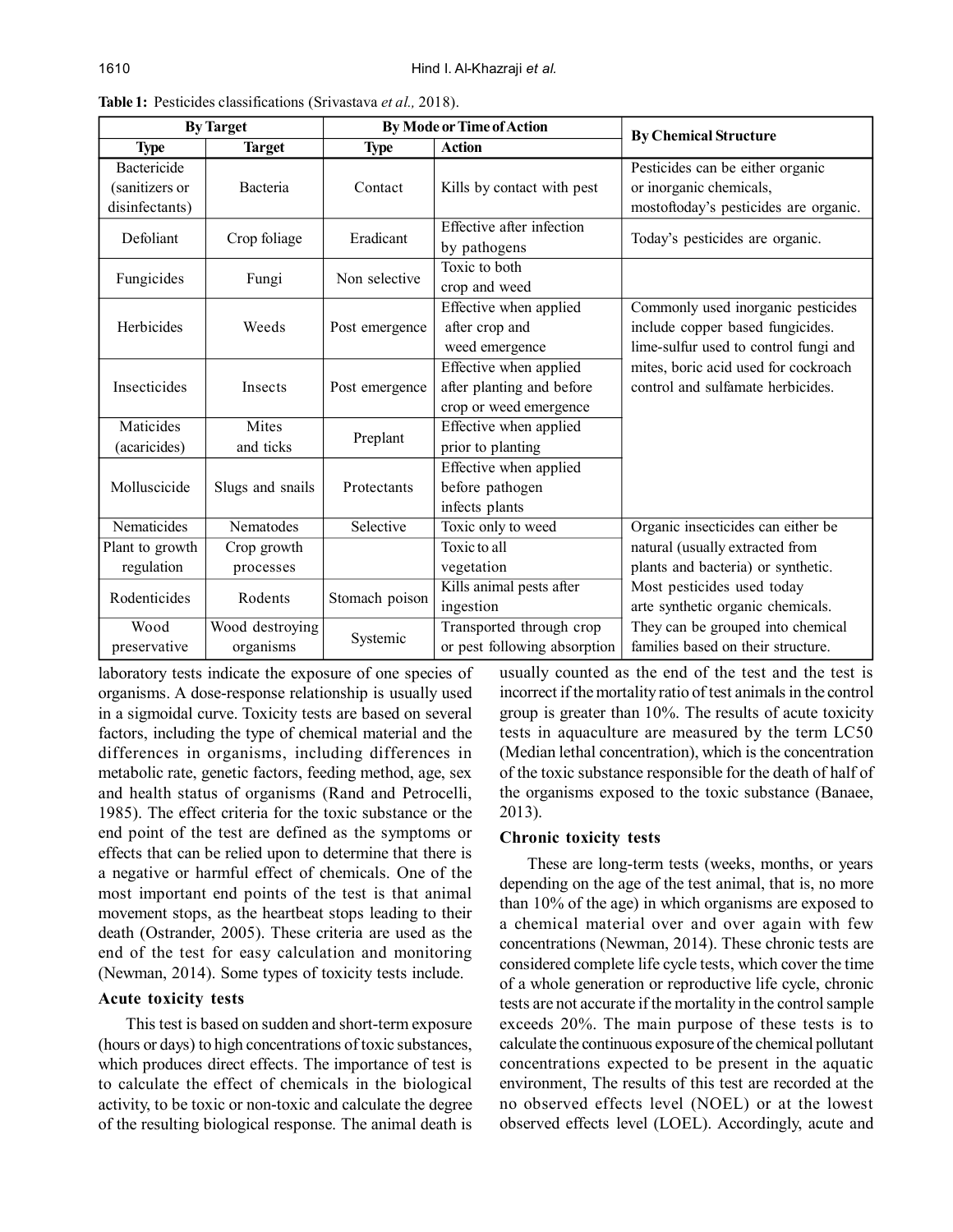| <b>Effects</b> level | Bacteria,         | Phytoplankton  | <b>Macrophytes</b>  | <b>Macro</b>        | Fish          | <b>Amphibians</b>        |
|----------------------|-------------------|----------------|---------------------|---------------------|---------------|--------------------------|
|                      | protozoa          | and benthic    |                     | invertebrates       |               |                          |
|                      | and fungi         | algae          |                     | and zooplankton     |               |                          |
| Suborga-             |                   | Genetic        | Increase            | p-nitrophenylac-    | Acetylcholine | Alteration               |
| nismal(S)            |                   | changes        | Glutathione-        | etate esterase,     | esterase      | of receptor              |
|                      |                   | (Kasai and     | S-transferase       | Glutathione-        | inhibition    | binding and              |
|                      |                   | Hanazato,      | and                 | S-transferase       | (Sturm et     | cell signalling          |
|                      |                   | 1995)          | chlorophyll ratio   | and Acetylcholin    | al., 2007)    | (Venturino               |
|                      |                   |                | (Amaya-Chavez       | esterase inhibition |               | et al., 2003,            |
|                      |                   |                | et al., 2006)       | (Bonzini            |               | Marcogliese              |
|                      |                   |                |                     | et al., 2008)       |               | et al., 2009)            |
| Individual           | Decrease in       | Decline in     | Decline in frond    | Feeding             | Mortality     | Increase in              |
| (1)                  | bacterial         | photosynthesis | area and weight,    | depression          | (Pablo and    | parasite                 |
|                      | activity          | and mortality  | and mortality       | and mortality       | Hyne, 2009)   | susceptibility           |
|                      | (Widenfalk        | (Knauert       | (Coors et al.,      | (Lopes              |               | and mortality            |
|                      | et al., 2004)     | et al., 2008.  | 2006, Solomon       | et al., 2007)       |               | (Rohr et al.,            |
|                      |                   | Abrantes       | et al., 1996)       |                     |               | 2008, Relyea             |
|                      |                   | et al., 2008)  |                     |                     |               | et al., 2005)            |
| Population           | (Leboulanger      | (Seguin        | Sobrero             | (Schulz, 2004,      | (Gormley      | (Vonesh and              |
| decline(P)           | et al., 2009)     | et al., 2002)  | et al., 2007)       | Liess and           | et al., 2005) | Kraus, 2009)             |
|                      |                   |                |                     | Schulz, 1999)       |               |                          |
| Community:           | (Widenfalk        | (Seguin        | (Mohr)              | (Liess              | (Gormley      |                          |
| change in            | et al., 2008,     | et al., 2002,  | et al., 2007)       | et al., 2008)       | et al., 2005) |                          |
| composition          | Pesce             | Knauert        |                     |                     |               |                          |
| (C)                  | et al., 2008)     | et al., 2009)  |                     |                     |               |                          |
| Associated           | Inhibition of     | Reduction in   | Decrease in         | Inhibition of       |               | $\overline{\phantom{a}}$ |
| Ecosystem            | microbial         | $pH$ and $O2$  | nutrient level,     | organic matter      |               |                          |
| processes            | mineralisation    | (Jüttner       | pH and              | decomposition       |               |                          |
| (E)                  | (Garcia-Ortega    | et al., 1995)  | carbonate cycle     | and decrease of     |               |                          |
|                      | et al., 2006)     |                | (Mohr et al.,       | energy transfer     |               |                          |
|                      |                   |                | 2007, wendt-        | (Hanazato and       |               |                          |
|                      |                   |                | Rasch et al., 2003) | Takayuki, 1997)     |               |                          |
| Frequency            | $I, P, C, E$ :    | S:low          | E.C.S: Low          | High for all        | $S:$ high     | $P$ : medium             |
| of reported          | low               | I.P.C.E:       | P.I: medium         | levels, except      | I: medium     | S,I: high                |
| effects              |                   | medium         |                     | E: low              | P.C: Low      |                          |
| Clear                | No field studies, | No field       | Not for             | All levels          | All levels    | For S,P,I                |
| evidence             | only mesocosm     | studies,       | E,C,S level         |                     |               |                          |
| from field           | (except one       | only           |                     |                     |               |                          |
| studies              | field study on C) | mesocosm       |                     |                     |               |                          |

| Table 2: Pesticides effects on the different groups of organisms under field or field-relevant conditions (Schäfer et al., 2011). |  |  |  |  |
|-----------------------------------------------------------------------------------------------------------------------------------|--|--|--|--|
|-----------------------------------------------------------------------------------------------------------------------------------|--|--|--|--|

chronic toxicity tests, therefore, differ according to the time required for testing, cost and results.

# **The Fate of Pesticide in the Environment**

There are many factors that affect the pesticides stability and activity in the environment, including photodegradation, chemical degradation and microbial degradation. Degradation rate depends on pesticide chemistry, as well as on environmental conditions. Soil temperature and pH in soil and water, microbial activity and other soil properties may affect pesticide stability. Fig. 1, shows the processes that lead to the transfer of

pesticides and their fate in the soil, after spraying pesticides and access to the soil, it exposed to many chemical, physical and biological processes, including absorption, desorption, volatilization, runoff and leaching. These processes lead to the transfer of pesticides from the plant to the soil and transport from soil to water or air (Arias-Estevez *et al*., 2008). Herbicides may reach water bodies directly by spraying the pesticide spray on water bodies to control water weed, or indirectly through certain processes such as agricultural wastewater, spraying spray erosion, filtration and run-off operations on or below the surface of the earth or runoff with groundwater into rivers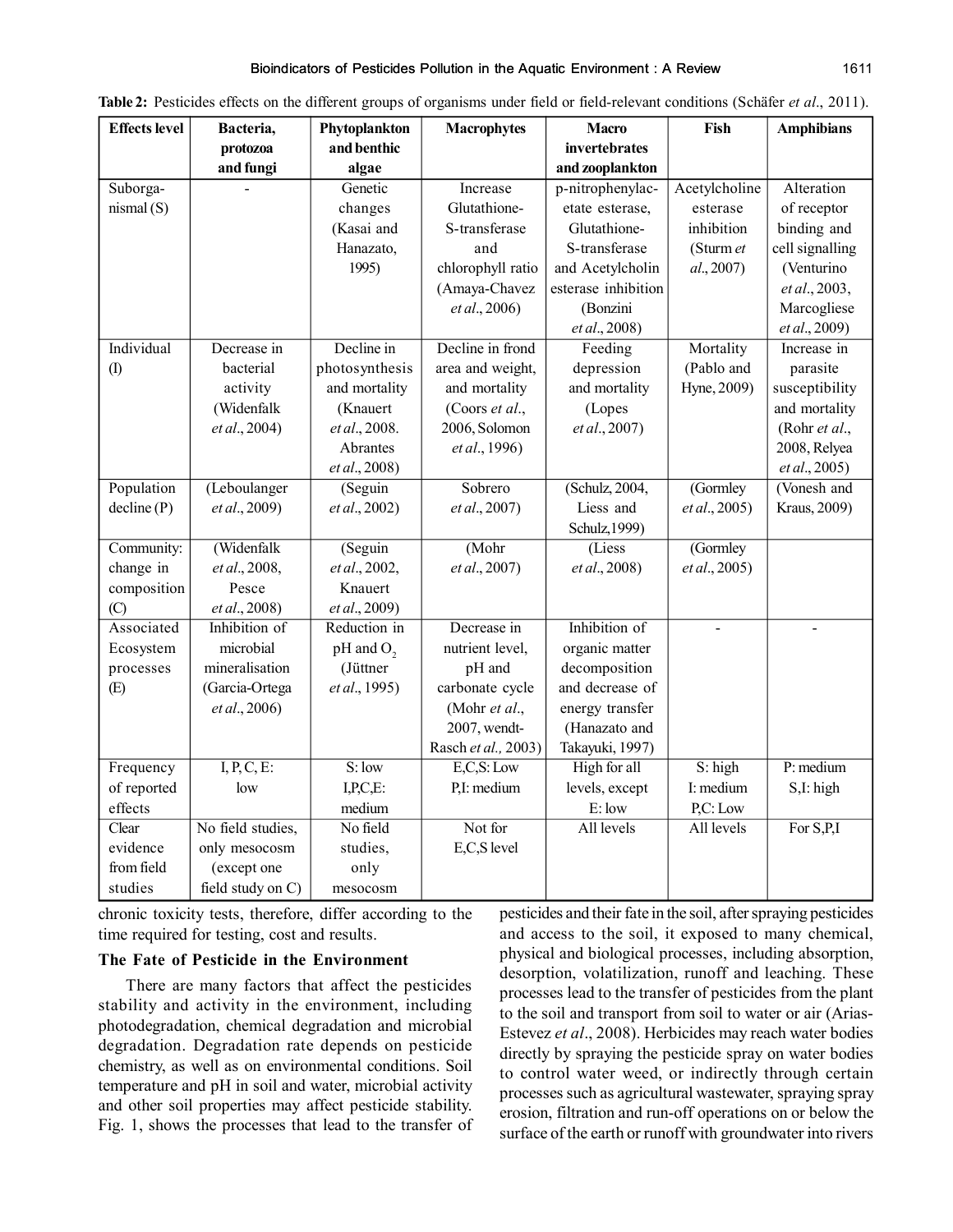(Schulz, 2001, Battaglin *et al*., 2003). Regular and frequent use of pesticides as well as high pesticide resistance to degradation causes the presence of pesticides at significant concentrations in water bodies (Beketov and Liess, 2008).

# **Bioindicators**

Defined as organisms or biological processes that can be used to identify and measure the effects of pollutants on the environment. Before selecting an organism as a bioindicator, its physiological and behavioral changes must be properly studied and these changes vary from one organism to another and are used to detect changes in the environmental health of the ecosystem. (Kumar *et al.,* 2012) pointed out that the important way to understand the complex interaction between environmental factors and the organism's response and resistance to the death one, is the use of bioindicators that express the overall environmental safety of water from the biological, physical and chemical aspects. Aquatic ecosystems are a repository of a large number of chemical environmental pollutants, that can assess their risks to



**Fig. 1:** Processes governing pesticide fate and transport in agricultural structured soils (Köhne *et al*., 2009b).

aquatic organisms based on a large number of communitylevel testing. Which is a complex and long process accompanied by many variables at the level of society or at the level of chemical contaminant. Most research is therefore has tended to use bio communities is almost in control to produce reliable results at intervals appropriate to the movement of the polluter through the environment and commensurate with the life cycle of that organism. Then it is necessary to study the impact of this pollutant in any detail of the life of that organism and it is therefore necessary to develop or find living organisms in the water which have a high capacity and sensitivity to environmental pollutants (Barros *et al*., 2007, Bayona *et al*., 2014). These organisms include:

# **Plankton**

Defined as a group of organisms living in fresh and saltwater and have the ability to swim in a water column and are divided into phytoplankton and zooplankton (Pionthovski *et al*., 2003). Water flea *Daphnia magna* is a small organism species that lives in fresh water and have a great importance, as it occupies a biology position

in the food web and it also represents a link between the primary producer and the secondary consumer (AL-Ghashami, 2004). It is a primary consumer and feeds on phytoplankton the primary producer, which in turn is a good food for the rest of the large invertebrates and fish and in this location it transfers the energy from the producer to the consumer. Thus, any damage to this type of organism will eventually result in damage to the fisheries. Daphnia magna was also used as a bio indicator to identify water quality (Zawisza *et al*., 2016). Water flea lives in temperate and stagnant waters, such as in ponds, water's canals and lakes and are rarely found in rivers (Barnes, 1987, Weider and Hebert, 1987). The main mechanism by which water fleas feed is filtering of particles (Freyer, 1991). As it has specialized devices for the process of filtering and represented of the thoracic appendixes, that generate water currents near the chest opening in the shield and allow the collection and digestion of single-celled algae, bacteria and decomposed organic materials, it is the detritivore. It is considered to be a primary consumer and contributes to the transfer of energy to the secondary consumers, It has an important role in the food chain (Dodson and Frey, 1991, Zawisza *et al*., 2016). Several studies have been conducted to assess the water flea sensitivity to chemical pesticides, including (Jemec *et al.*, 2007) study to determine the chronic effects of a number of chemical pesticides on the reproductive capacity of water flea *D. magna*. The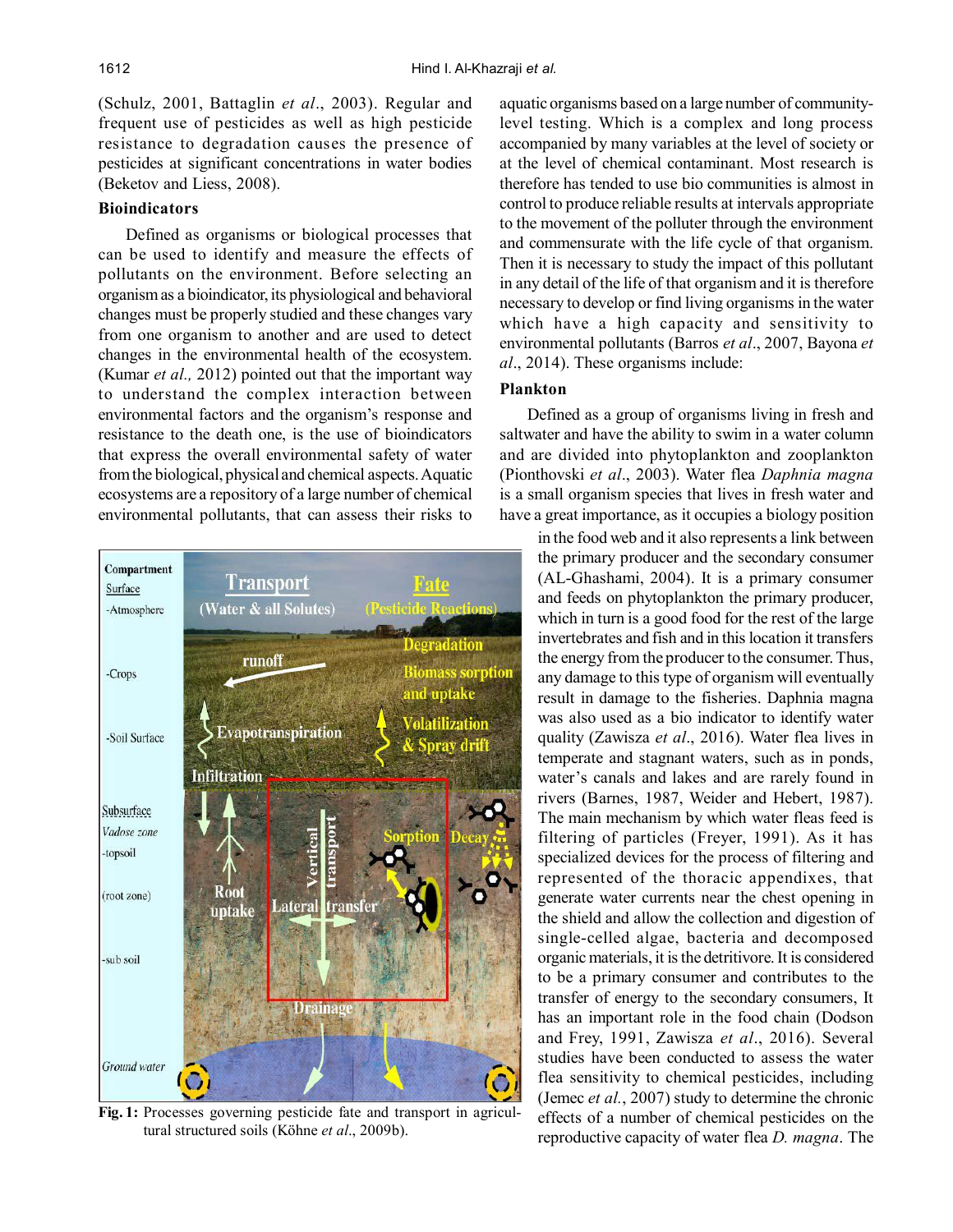results showed that diazinon pesticide was more effective than Imidacloprid and Confidor SL 200. (Thakir, 2017) indicated that the sensitivity of *D. magna* to the Roundup Ultra Glyphosate and 2,4-D, different concentrations of the two herbicides caused a decrease in the average females ages and a decrease in the number of eggs / brood depending on the concentration used for the two herbicides.

## **Algae**

Are an organisms or thallophytic non flowering plants, rootless, stems and leaves. Some are composed of one cell, while the others are multicellular, characterized by possessing chlorophyll dye, live in different environments, including fresh and salty water and in the soil and between rocks and bark, Algae is a primary producers and an important and essential food source for many food webs in the oceans and fresh water. It is also an important and regulated source of oxygen levels, so the toxic effects of pesticides and chemical compounds on algae have later effects on higher nutritional levels of the food chain (Fleming and Haselkorn, 1973, Russel, 1973, Starks *et al*., 1981, Hu *et al*., 2003). Algae have been widely used in many countries of the world in biological monitoring programs to assess water quality and detect the presence of pollution or not, which is environmentally important group in most aquatic ecosystems. Its totals and variations have been adopted to determine the quality of aquatic systems as they are responsive to changes in physical and chemical properties of water sources and its appearance, absence and density depend on biology and non-biology factors of water. what makes it valuable indicators of short-term effects is its rapid reproduction and its short life cycle (Komala *et al*., 2013). (Debenest *et al*., 2008, 2010, Sjollema *et al*., 2014) showed that algae groups are sensitive to certain pollutants and to environmental disturbances and that chemical materials stimulate growth inhibition and genetic toxicity in microalgae, so the presence or absence of a particular organism or plant in the ecosystem represent important evidence about the environmental health. (Chamsi *et al*., 2019) indicated that when testing the effect of nine herbicides, one metabolite and one safener individually and in mixtures on the growth for a group of algae. The results showed the sensitivity of *Nitzschia palea*, *Navicula pelliculosa*, the diatoms to the atrazine pesticide, desethylatrazine and the safener benoxacor, while green algae, *Desmodesmus subspicatus,* were more sensitive to iodosulfuron-methyl-sodium compared to atrazine and metabolite when used that pesticides alone.

## **Mollusca**

Mollusca play an important role in the ecosystem and food chain, as they are a food source for fish, invertebrates and herbivores, it recycles nutrients by converting organic matter that found in different degrees of decomposition into concentrated food from which benthic fish benefit (Barker, 2001). Consequently, it is important to assess their effects on a large number of chemical materials to which it's exposed, as adverse effects on Mollusca may affect the function of the ecosystem and the groups of species below them in the food chain. Mollusca are one of the most widely used aquatic organisms in environmental monitoring programs in aquatic systems. It plays an important role in the biological purification of sea water from various types of pollutants such as pesticides, heavy metals, organic materials, etc. Its absorption of chemical pesticides by the diffusion through the surfaces of biofilms by water or sediment or through food (Norbriga, 2002). The toxic effects of pesticides in snails include behavioral change, growth reduction, effects on immune system and effects on reproduction. In addition to physiological, histological and biochemical effects (Carson, 1962). However, toxicity tests by exposing the organisms such as snails to toxic substances at different concentrations and for a certain period of time and the response time of the organisms is either reflective, such as the effect on growth, reproduction and behavior or the mortality ratios. Thus, it can determine the concentration that kills 50% of the experimental organisms within a specified period of time called LC50 (AL-Yaseri *et al*., 2009). In this field (Serrano *et al*., 1995) pointed out the effect of a group of organophosphorus pesticides which are (dimethoate, methidathion, chlorfenvinphos, chlorpyrifos and phosmet) on two species of Molluscs (*Mytilus galloprovincialis* and *Venus gallina*). The analysis results of pesticide residues in the soft tissues of Mollusca showed that pesticides can be concentrated in their bodies within short periods of time. The levels of the two pesticides methidathion, chlorpyrifos in Mollusca depend on their concentration in water. It was also found to be somewhat related to mortality ratios in *M. galloprovincialis* and as to *V. gallina*, pesticides were concentrated in their tissues over short periods of time without any toxic effects that can be observed after 96 hours. The researchers noted that the bio concentration of pesticide residues could lead to serious risks on public health because of the consumption of these contaminated organisms. (Mane *et al*., 2012) indicated that the acute toxicity of Thiodan (Endosulfan 35% EC) on the respiratory rate of freshwater lamellibranch Mollusca *Lamellidens corrianus*, as the pesticide caused a decrease in Mollusca respiration rate after 0, 24, 48, 72 and 96 hours of treatment.

#### **Fish**

The study and use of fish as environmental bioindicators of water pollution began in many countries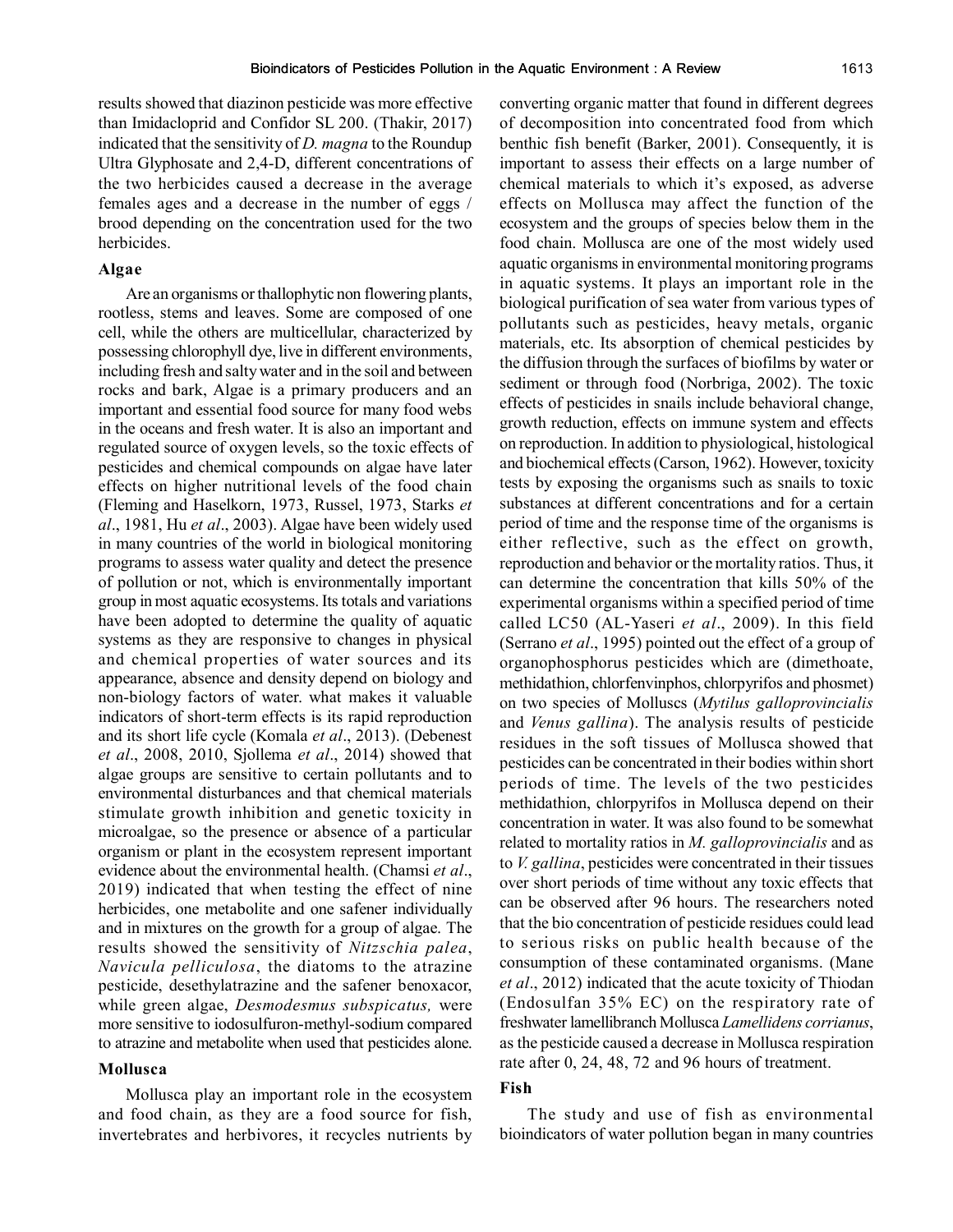at the beginning of the twentieth century, which they are biological factors for water quality as they are the last link in the food chain. In addition to its sensitivity to pollution and possessing some special advantages as indicators of the health of freshwater ecosystems, including biodiversity and ease of determining their numbers and health and behavioral status and being very visible and valuable elements, which is easy to deal with in the water system. As well as, most fish species have a long shelf life and can reflect current and long-term water quality and the proven classification of fish helped biologists reduce time and effort in identifying samples in this field (Simon, 1999). Kanaanani (1995) explained the effect of Nogos and Diazinon on *Gambusia affinis* fishes as the pesticides caused inefficiency of the glander to perform its function by increasing the speed of the cover glander and increasing the concentration of the pesticide and the exposure period. The fish's inability to take the dissolved oxygen may be due to the acute concentrations of pesticides that cause changes in the composition of the tissues of the worm, which damage the respiratory plates and reduce the movement of the wrap cap by the lack of functional effectiveness (Omoregie and Ufodike, 1991). (Andrade *et al*., 2004) indicated the use of two species of mullet and sea catfish in the Tramandai and Mampituba rivers in the State of Rio Grande do Sul, southern Brazil, as bioindicators for detecting and evaluating the genotoxic effects of pollutants and seasonal variation of genetic toxicity from chemical pollutants (industrial wastes, agricultural pollutants and wastewater). The results of the two-year study when comparing chemical pollutants and physical changes in rivers to genetic toxicity data indicated that there may be some association between hydrocarbons, minerals, pH, water temperature and level of damaged cells observed in mullet and sea catfish in Tramandai and Mampituba estuaries.

#### **Crustaceans**

Crustaceans are among the most organisms that are characterized by diversity in terms of form, life and variety of species and include many arthropods, such as Crabs, Lobster, Shrimp, Crayfish and Wood Lice. It live in different environments on the Earth's surface, whether in the sea or deserts or mountains and more metazoan located on the surface of the earth, crustaceans are an important nutrient for invertebrates and fish and is one of the important elements in the food system, therefore, has an important role in the ecosystem. It is an important link between benthic and pelagic organisms, fish and birds. One of its organisms is grass shrimp, which has an important role in the transfer of energy from the lowest levels of the food chain represented by the product and the decomposer to the highest levels of the food chain

and is an important nutrient for many fish and crab (Anderson, 1985). Several studies have confirmed the use of grass shrimp as a bioindicator of pollution in aquatic environments, which is one of the most sensitive crustaceans to many pesticides, including fenvalerate, endrin, DDT, azinphosmethyl, parathion, endosulfan and malathion (Schimmel *et al*., 1977, Anderson, 1985, Scott *et al*. 1987). (Hatakeyama and Sugaya, 1989) indicated that when testing the sensitivity of freshwater shrimp and Paratya compressa improvisa against five species of pesticides and five herbicides, compared to two species of Cladocera, *Daphnia magna* and *Moina macrocopa*. The results showed that shrimp were more sensitive to pesticides, especially fenitrothion and fenthion, compared to Cladocera and it was also found that shrimp more sensitive to herbicides as LC50 values were less than two to eight times compared to the two species of Cladocera. (Kumar *et al*., 2010) showed the sensitivity of the freshwater shrimp *Paratya australiensis* to several types of pesticides after 96 hours of exposure. The results showed that cypermethrin is the most toxic pesticide for shrimp, then chlorpyrifos, carbaryl, dimethoate, fenarimol and diuron. (Webb, 2011) conducted several tests to determine whether *Palaemonetes australis euryh*aline shrimp was a suitable species for use as a bioindicator of the organisms health in estuarine biota in Australia, then the results observed that this species of crustaceans is biologically effective and suitable for laboratory and field studies.

## **Conclusions**

Despite the large and effective role played by chemical pesticides of various types, but pesticides today constitute one of the elements of pollution in the environment, so more attention should be paid to them and the issuance of instructions and legislation that limit the randomly using of pesticides. Moreover, the lack of regulatory control in many countries over market pesticides, especially in developing countries, has led to an increase in the problem of environmental pollution. There are many methods that can be taken to reduce the problem of pesticide pollution, especially pollution of the aquatic environment, in the forefront is raising awareness among farmers of the dangers of pesticides and the risks of environmental pollution and the use of safe methods. As well as, environmentally friendly agricultural practices such as the use of plant extracts, organic agriculture as a means of reducing the use of pesticides, the application of biological controls such as the adoption of biological control using parasites and predators, the use of attractants and repellents. As well as, requiring factories to establish special units to treat water containing many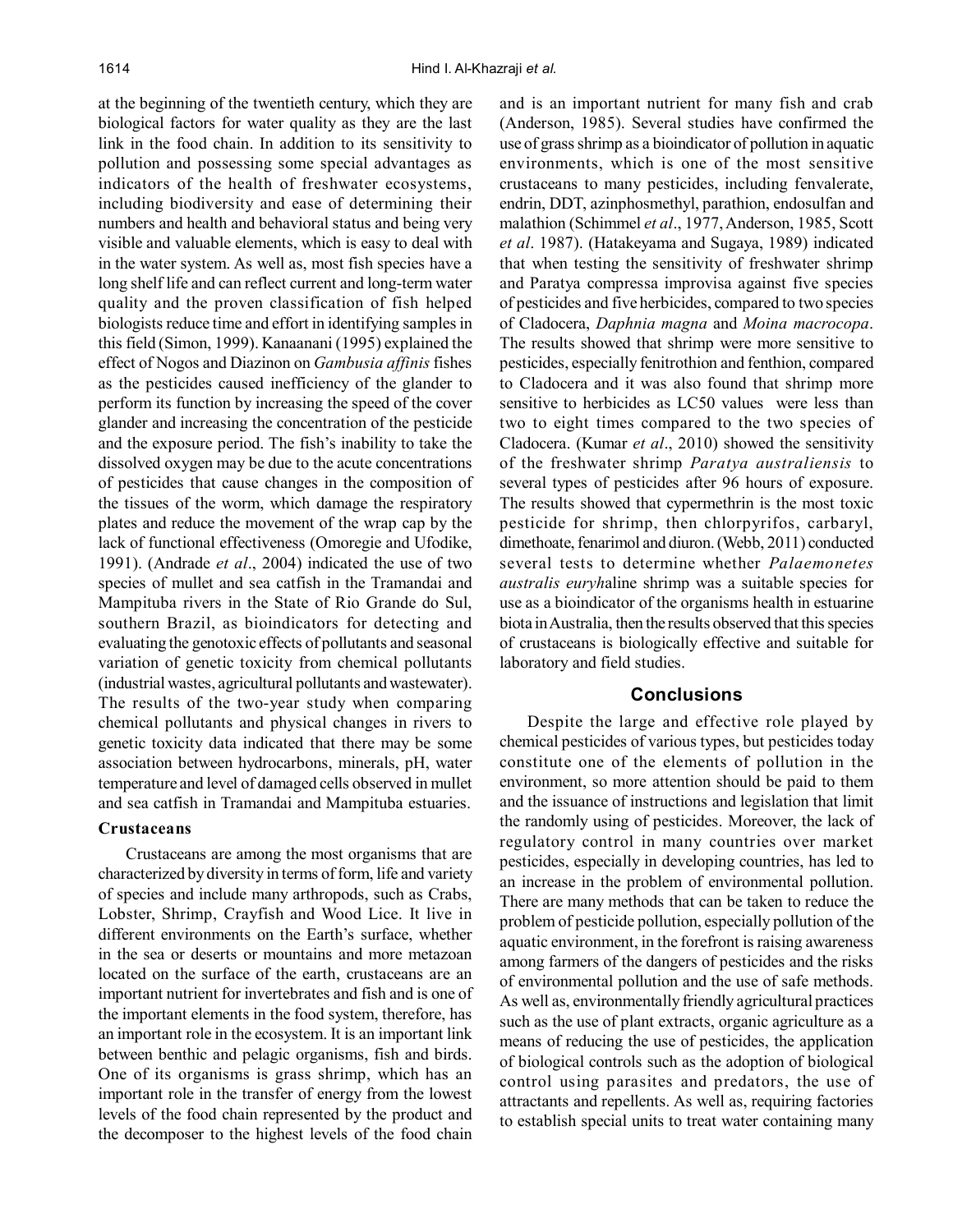contaminants, including pesticides to reduce and remove those contaminants before they reach rivers and streams, drainage of spray liquids and bathtub used to control parasites on animals away from crops, waterways and groundwater sources. This is due to the danger of pesticides leaking into humans, animals and aquatic life. Finally, further studies are needed in this aspect to prevent organisms from being exposed to damage that play a biological role in maintaining the ecosystem.

## **References**

- Abrantes, N., R. Pereira, A. Soares and F. Goncalves (2008). Evaluation of the ecotoxicological impact of the pesticide Lasso ® on nontarget freshwater species, through leaching from nearby agricultural fields, using Terrestrial Model Ecosystems. *Water Air and Soil Pollut*., **192:** 211-220.
- AL-Dory, M.G. (2001). Comparative study of the benthic invertebrates of Diyala River and some of its branches. *Ibn Al Haytham Journal of Pure and Applied Sciences*., **14(4b):** 1-10.
- Ali, H. I. and R.F. Ahmed (2009). Effects of some insect growth regulators and bio-insecticide (Abamectin) in reproductive potential of the cotton leaf worm. *The Iraqi Journal of Agricultural Sciences*., **40(3):** 98-107.
- AL-Ghashami, W.M.A. (2004). Effect of some heavy elements on the growth of water flea *Daphnia magna* (Straus). Thesis of M.Sc. College of Science for Women. University of Baghdad. 108.
- AL-Ghazzi, K.W.M., L.J.M. Al-Anbar, H.M.G. Al-Mayah, J.H.A. Al-Malki, A.J.N. Hamad and A.A.K. Juma (2011). Study on natural and abnormal use of pesticides in the rivers and marshes of Basra province. *Journal of Babylon University Pure and Applied Sciences*., **1(19):** 139-147.
- AL-Khazraji, H. I., R.F. Ahmed and R.S. Al-Jorany (2016). Effect of feeding treatment with some extracts of black pepper on some biological aspects of cotton leaf worm. *The Iraqi Journal of Agricultural Sciences*., **47( 3):** 856-864.
- AL-Yasiri, S.T.L., A.A. Hantoush and A.M. Nasser (2009). Short-term toxicity of Basra crude oil in freshwater snails *Lymnaea euricularia* (Linn.1758) From Shatt al-Arab- Iraq. *Journal of Basrah Research*., **5(1):** 1-8.
- Amaya-Chavez, A., L. Martinez-Tabche, E. Lopez-Lopez and M. Galar-Martinez (2006). Methyl parathion toxicity to and removal efficiency by *Typha latifolia* in water and artificial sediments. *Chemosphere*., **63:** 1124-1129.
- Andrade, V.M., J.D. Silva, F.R. Silva, V.D. Heuser, J.F. Dias, M.L. Yoneama and T.R. Freitas (2004). Fish as bioindicators to assess the effects of pollution in two southern Brazilian rivers using the Comet assay and micronucleus test. *Environ. Mol. Mutagen*., **44(5):** 459-68.
- Anderson, G. (1985). Species profile: life histories and environmental requirements of coastal fishes and invertebrates (Gulf of Mexico) grass shrimp. U.S. Fish Wildl. *Serv. Biol. Rep*., **82(11.35)**, U.S. Army Corps of Engineers, TR EL-82-4. 19.

Arias-Estévez, M., E. López-Periago, E. Martínez-Carballo, J.

Simal-Gándara, J.C. Mejuto and L. García-Río (2008). The mobility and degradation of pesticides in soils and the pollution of groundwater Pesticides, Anthropogenic Activities and the Health of our Environment resources. Agriculture, *Ecosystems and Environment*., **123:** 247-260.

- Banaee, M. (2013). Physiological dysfunction in fish after insecticides exposure. *I.N.T.E.C.H.,* chapter 4.
- Barker, G.M. (2001). The Biology of Terrestrial Molluscs.  $1<sup>st</sup>$  ed. CABI Publishing.
- Barnes, R.D. (1987). Invertebrate zoology (No. Ed. 5). WB Saunders company.
- Barros, L.S.S., L.A. Amaral and C.S. Lorenzon (2007). *Daphnia magna* bio-indicator of pollution from poultry and pig abattoir Effluents. *Rev. Bras. Saúde Prod. An*., **8(3):** 217- 228.
- Battaglin, W.A., E.M. Thurman, S.J. Kalkhoff and S.D. Porter (2003). Herbicides and transformation products in surface waters of the midwestern United States. *J. of the Ame. Water Res. Assoc*., **39:** 743-756.
- Bayona, Y., A. Roucaute, M. Roucaute, C. Gorzerino, K. Cailleaud, L. Lagadic, A. Bassères and T. Caquet (2014). Secondary production of freshwater zooplankton communities exposed to a fungicide and to a petroleum distillate in outdoor pond mesocosms. *Environmental Toxicology and Chemistry*., **(9):** 1-11.
- Beketov, M.A. and M. Liess (2008). Potential of 11 pesticides to initiate downstream drift of stream macroinvertebrates. Archives of environ. *Contam. and Toxicol*., **55:** 247-253.
- Bonzini, S., A. Finizio, E. Berra, M. Forcella, P. Parenti and M. Vighi (2008). Effects of river pollution on the colonisation of artificial substrates by macrozoobenthos. *Aquat Toxicol.,* **89:** 1-10.
- Boran, M., I. Altinok, E. Capkin, H. Karacam and V. Bicer (2007). Acute toxicity of Carbaryl, Methiocarb and Carbosulfan to the Rainbow Trout (*Oncorhynchus mykiss*) and Guppy (*Poecilia reticulate*). *Turk. Journal Vent. Anim. Sci*., **31(1):** 39-45.
- Carson, R. (1962). Silent spring. Houghton Mifflin publishers, Boston, USA. 368.
- Cengiz, E.I. and E. Ünlü (2003). Histopathology of gills in mosquitofish (*Gambusia affinis*) after long-term exposure to sublethal concentrations of malathion. *J. Environ. Sci. Health B.,* **38:** 581-589.
- Chamsi, O., E. Pinelli, B. Faucon, A. Perrault, L. Lacroix, J.M. Sanchez-Perez and J.Y. Charcosset (2019). Effects of herbicide mixtures on freshwater microalgae with the potential effect of a safener. *Ann. Limnol. Int. J. Lim*., **55(3):** 1-9.
- Coors, A., J. Kuckelkorn, M. Hammers-Wirtz and T. Strauss (2006). Application of in-situ bioassays with macrophytes in aquatic mesocosm studies. *Ecotoxicology*., **15:** 583-591.
- Diener, L.C., P.M. Schulte, D.G. Dixon and B.M. Greenberg (2004). Optimization of differential display polymerase chain reaction as a bioindicator for the cladoceran *Daphnia magna*. *Environmental Toxicology*.,**19(3):** 179-190.
- Dhadialla, T.S., G.R. Carlson and D.P. Le (1998). New insecticides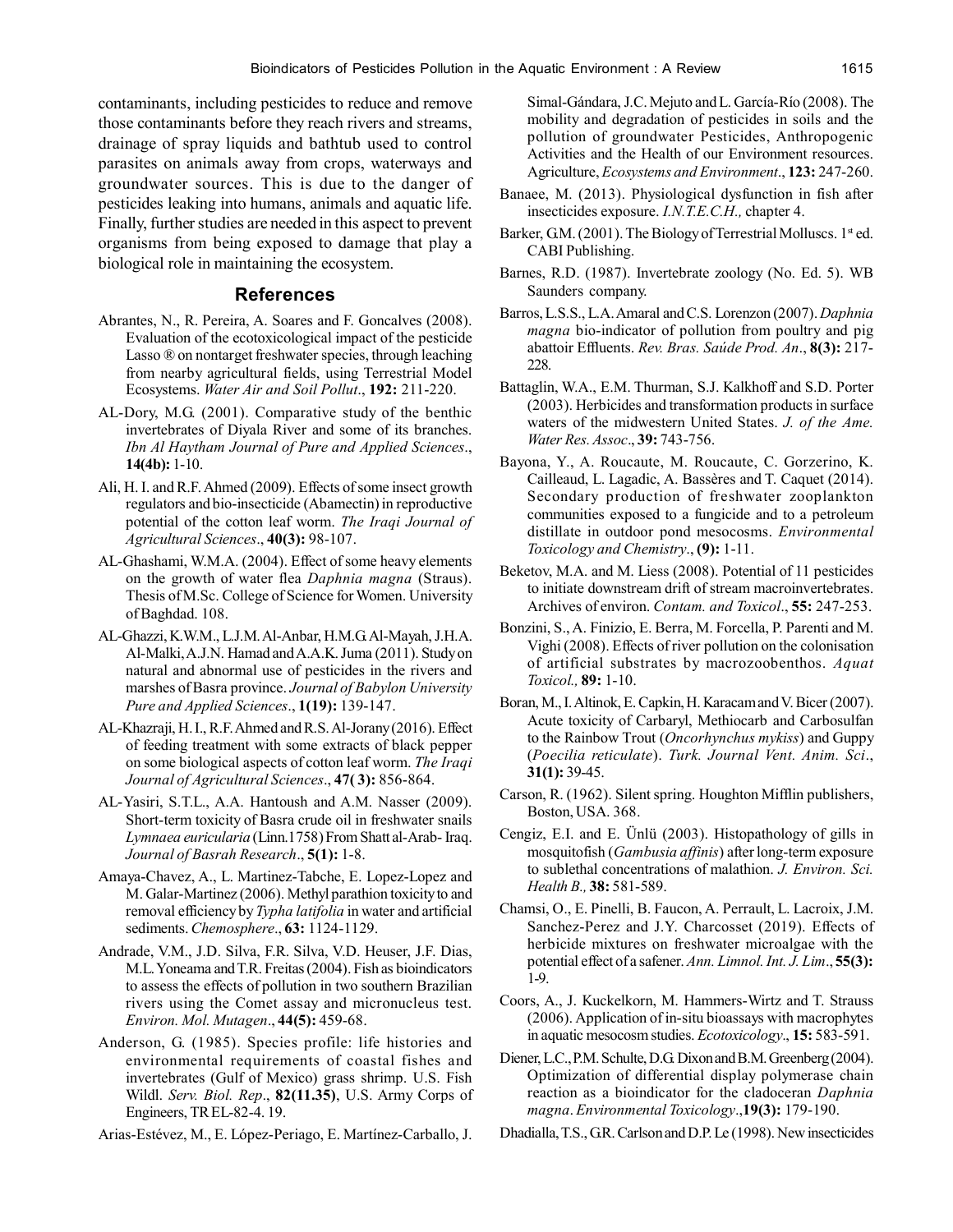with ecdysteroidal and juvenile hormone activity. *Annul. Rev. Entomol*., **43:** 545-569.

- Debenest, T., J. Silvestre, M. Coste, F. Delmas and E. Pinelli (2008). Herbicide effects on freshwater benthic diatoms: induction of nucleus alterations and silica cell wall abnormalities. *Aquat Toxicol.,* **88:** 88-94.
- Debenest, T., J. Silvestre, M. Coste and E. Pinelli (2010). Effects of pesticides on freshwater diatoms. *Rev Environ Contam Toxicol*., **203:** 87-103.
- Dodds, W. and M. Whiles (2010). Freshwater ecology: Concepts and environmental applications of limnology (2nd ed.). Burlington, MA: Academic Press.
- Dodson, S.I. and D.G. Frey (1991). Cladoceran and other Branchiopoda. 723-786 In Thorp: JH and AP Covich (eds.). Ecology and classification of North American freshwater invertebrates.
- EPA (2001). Environmental Protection Agency. Parameters of Water Quality, Interpretation and Standard. ISBN 1-84096- 015-3. Ireland.
- FAO (2013). Pesticides as water pollutants in Control of Water Pollution from Agriculture.Food and Agriculture Organization of the United Nations.
- FAOSTAT (2018). Food and Agriculture Organization (FAO) of the United Nations (Internet). Available from: ftp:// ftp.fao.org/FAOSTAT (Accessed: 19 Sep. 2018).
- Fleming, H. and R. Haselkorn (1973). Differentiation in *Nostoc muscorum*-nitrogenase is synthesized in heterocyst. *Proc. Nalt. Acad. Sci*., **70:** 2727-2731.
- Freyer, H.D. (1991). Seasonal variation of 15N/14N ratios in atmospheric nitrate species. *Tellus. B*., **43(1):** 30-44.
- Garcia-Ortega, S., P.J. Holliman and D.L. Jones (2006). Toxicology and fate of Pestanal® and commercial propetamphos formulations in river and estuarine sediment. *Sci. Total Environ*., **366:** 826-836.
- Gormley, K.L., K.L. Teather and D.L. Guignion (2005). Changes in salmonid communities associated with pesticide runoff events. *Ecotoxicology*., **14:** 671-678.
- Häder, D.P. and G.S. Erzinger (2016). Daphniatox-Online monitoring of aquatic pollution and toxic substances. *Chemosphere*., **167:** 228-235.
- Hanazato, T. and T. Takayuki (1997). Pesticide effects on structure of zooplankton community and functioning of lake ecosystems. *Acta. Hydrobiol. Sinica*., **21:** 22-28.
- Hatakeyama, S. and Y. Sugaya (1989). A freshwater shrimp (*Paratya compressa improvisa*) as a sensitive test organism to pesticides*. Environ. Pollut.,* **59:** 325-36.
- He, L.M., J. Troiano, A. Wang and K. Goh (2008). Environmental Chemistry, Ecotoxicity and Fate of Lambda-Cyhalothrin. Whitacre, D.M. ed., *Reviews of Environmental Contamination and Toxicology*., **195:** 71-91.
- Horrigan, L., R.S. Lawrence and P. Walker (2002). How sustainable agriculture can address the environmental and human health harms of industrial agriculture. *Environmental Health Perspectives*., **110(5):** 445-456.
- Hu, C.X., Y.D. Liu, B.S. Paulsen, D. Petersen and D. Klaveness

(2003). Extracellular carbohydrate polymers from five desert soil algae with different cohesion in the stabilization of fine sand grain, *Carbohydrate Polymers*., **5:** 33-42.

- Ishaaya, I. (2001). Biochemical sites of insecticide Action and Resistance. Springer, Berlin. 239-252.
- Ishihara, A., N. Nishiyama, S. Sugiyama and K. Yamauchi (2003). The effects of endocrine disrupting chemicals on thyroid hormone binding to Japanese quail transthyretin and thyroid hormone receptor. *Gen. Comp. Endocrinol*., **134:** 36-43.
- Jemec , A., T. Tisler, D. Drobne, K. Sepcic, D. Fournier and P. Trebse (2007). Commercial liquid formulation and diazinon to non-target arthropod, the micro crustacean *Daphnia magn*. *Chemosphere.*, **68(8):**1408-1418.
- Jüttner, I., A. Peither, J.P. Lay, A. Kettrup and S.J. Ormerod (1995). An outdoor mesocosm study to assess ecotoxicological effects of atrazine on a natural plankton community. *Arch Environ Contam Toxicol*., **29:** 435-441.
- Kanaanani, S.M. (1995). Effect of water hardness and salinity on the toxicity of two pesticides of *Gambusia affinis* (Baird and Girard). *Mesopotamian Journal of Marine Science*., **15(1):**105-117.
- Kasai, F. and T. Hanazato (1995). Genetic Changes in phytoplankton communities exposed to the herbicide simetryn in outdoor experimental ponds. *Arch. Environ. Contam. Toxicol.*, **28:** 154-160.
- Khan, I.A.T., Z.P. Riazuddin and M. Ahmed (2007). Multiresidue determination of organophosphorus pesticides and synthetic pyrethroid in wheat. *Int. J. Agri. Biol*., **9:** 905-908.
- Knauert, S., B. Escher, H. Singer, J. Hollender and K. Knauer (2008). Mixture toxicity of three photosystem II inhibitors (atrazine, isoproturon and diuron) toward photosynthesis of freshwater phytoplankton studied in outdoor mesocosms. *Environ. Sci. Technol*., **42:** 6424-6430.
- Knauert, S., U. Dawo, J. Hollender, U. Hommen and K. Knauer (2009). Effects of photosystem II inhibitors and their mixture on freshwater phytoplankton succession in outdoor mesocosms. *Environ Toxicol Chem*., **28:** 836-845.
- Köhne, J.M., S. Köhne and J. Šimùnek (2009b). A review of model applications for structured soils: b) Pesticide transport. *Journal of Contaminant Hydrology*., **104:**36-60.
- Komala, H.P., L. Nanjundaswamy and P.A.G. Devi (2013). An assessment of Plankton diversity and abundance of Arkavathi River with reference to pollution. Advances in Applied. *J. Science Research*., **4(2):** 320-324.
- Kumar, A., R.S. Correll, S. Grocke and C. Bajet (2010). Toxicity of selected pesticides to freshwater shrimp, *Paratya australiensis* (Decapoda: Atyidae): Use of time series acute toxicity data to predict chronic lethality. *Ecotoxicology and Environmental Safety*., **73(3):** 360-369.
- Kumar, R.N., R. Solanki and J.I. Kumar (2012). Spatial variation in phytoplankton diversity in the Sabarmate river at Ahmedabad .Gujarta, India. *J. Enviro. Sci*., **6:** 13-28.
- Leboulanger, C., M. Bouvy, M. Pagano, R.A. Dufour, P. Got and P. Cecchi (2009). Responses of planktonic microorganisms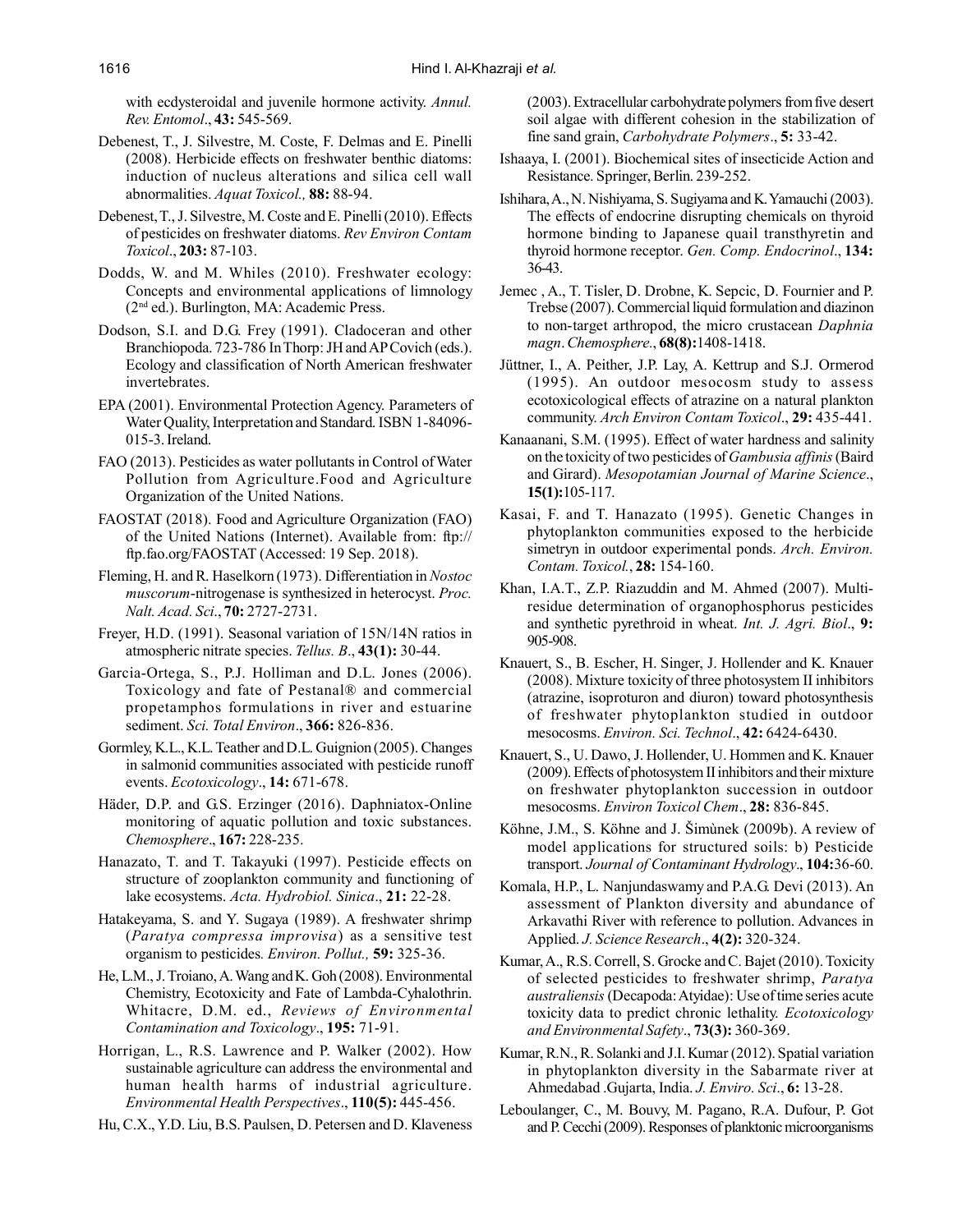from tropical reservoirs to paraquat and deltamethrin exposure. *Arch Environ Contam Toxicol*., **56:** 39-51.

- Liess, M. and R. Schulz (1999). Linking insecticide contamination and population response in an agricultural stream. *Environ Toxicol Chem.,* **18:** 1948-1955.
- Liess, M., R.B. Schäfer and C.A. Schriever (2008). The footprint of pesticide stress in communities-species traits reveal community effects of toxicants. *Sci Total Environ*., **406:** 484-490.
- Lopes, I., M. Moreira-Santos, E.M. da Silva, J.P. Sousa, L. Guilhermino, A.M. Soares and R. Ribeiro (2007). In situ assays with tropical cladocerans to evaluate edge-of-field pesticide runoff toxicity. *Chemosphere*., **67:** 2250-2256.
- Lveda, M.S.S., J.J. Wiebe, D.C. Honeyfield, H.R. Rauschenberger, J.P. Hinterkopf, W.E. Johnson and T.S. Gross (2004). Organochlorine Pesticides and Thiamine in Eggs of *Largemouth Bass* and *American alligators* and Their Relationship with Early Life-stage Mortality. *Journal of Wildlife Diseases.,* **40(4):** 782-786.
- Macneale, K.H., J.A. Spromberg, D.H. Baldwin and N.L. Scholz (2014). A modeled comparison of direct and food webmediated impacts of common pesticides on pacific salmon. *Plos. One*., **9(3):** e92436: 1- 13.
- Malev, O., R.S. Klobucar, E. Fabbretti and P. Trebse (2012). Comparative toxicity of imidacloprid and its transformation product 6-chloronicotinic acid to non-target aquatic organisms: Microalgae *Desmodesmus subspicatus* and amphipod *Gammarus fossarum*. *Pesticide Biochemistry and Physiology*., **104:** 178-186.
- Mane, B. U., V.S. Kamble and K.R. Rao (2012). Effect of Acute Toxicity of Organochlorine Pesticide on Respiration in Lamellibranch Mollusc *Lamellidens corrianus* During Winter Season. *American-Eurasian Journal of Toxicological Sciences*., **4(3):** 151-153.
- Marcogliese, D.J., K.C. King, H.M. Salo, M. Fournier, P. Brousseau, P. Spear, L. Champoux, J.D. McLaughlin and M. Boily (2009). Combined effects of agricultural activity and parasites on biomarkers in the bullfrog, Rana catasbeiana. *Aquat Toxicol*., **91:** 126-134.
- Mason, R., H. Tennekes, F. Sanchez-Bayo and P. Jepsen (2013). Immune Suppression by Neonicotinoid Insecticides at the Root of Global Wildlife Declines. *J. Environmental Immunology and Toxicology*., **1:** 3-12.
- Moiseenko, T.I. (2008). Aquatic ecotoxicology: theoretical principles and practical application. *Water Resources.,* **35(5):** 530-541.
- Mohr, S., R. Berghahn, M. Feibicke, S. Meinecke, T. Ottenströer, I. Schmiedling, R. Schmiediche and R. Schmidt (2007). Effects of the herbicide metazachlor on macrophytes and ecosystem function in freshwater pond and stream mesocosms. *Aquat Toxicol*., **82:** 73-84.
- Moulton, K., A. Pepper, K. Jansson and J. Dennehy (2002). Proactive management of beet armyworm (Lepidoptera: Noctuidae) resistance to the tebufenozide and methoxyfenozide: baseline monitoring, risk assessment and isolation of resistance. *J. Econ. Entomol*., **95:** 414-424.
- Norbriga, M.L. (2002). Larval delta smelt diet composition and feeling incidence: environmental and ontogenetic influences. *California Fish and Game*., **88:**149-164.
- Newman, M.C. (2014). Fundamentals of ecotoxicology: the science of Pollution, 4<sup>th</sup> Edition. CRC press. 680.
- Nikinmaa, M. (2014). An Introduction to aquatic toxicology. Elsevier. 253.
- OECD (1981). Organization for Economic Cooperation and Development. Guideline for testing of chemicals. "Daphnia sp"., Acute Immobilisation Test and Reproduction Test. Paris, France.
- Omoregie, E and E.B.C. Ufodike (1991). Histopathology of Oreochromis niloticus exposed to Actellic 25 EC. *J. Aqua. Sci.,* **6:**13-17.
- Ostrander, G. K. (2005). Techniques in aquatic toxicology (Vol.2). CRC Press.788.
- Pablo, F. and R.V. Hyne (2009). Endosulfan application to a stream mesocosm: studies on fate, uptake into passive samplers and caged toxicity test with the fish *M. ambigua*. *Arch. Environ. Contam. Toxicol*., **56:** 525-535.
- Pan, G. and H. Dutta (2000). Diazinon induced changes in the serum proteins of largemouth bass, Micropterus salmoides. *Bull. Environ. Contam. Toxicol*., **64:** 287-293.
- Pesce, S., C. Fajon, C. Bardot, F. Bonnemoy, C. Portelli and J. Bohatier (2008). Longitudinal changes in microbial planktonic communities of a French river in relation to pesticide and nutrient inputs. *Aquat Toxicol*., **86:** 352-360.
- Pineda, S., S. Marcela-Ines and G. Smagghe (2007). Lethal and Sublethal effects of Methoxyfenozide and Spinosad on *Spodoptera littoralis* (Lepidoptera: Noctuidae). *J. Econ. Entomol*., **100(3):** 773-780.
- Piontkovski, S.A., M.R. Landry, Z.Z. Finenko, A.V. Kovalev, R. Williams, C.P. Gallienne and V.N. Nikolsky (2003). Plankton communities of the South Atlantic anticyclonic gyre. *Oceanologica Acta*., **26(3):** 255-268.
- Rand, G.M. and S.R. Petrocelli (1985). Fundamentals of aquatic toxicology: methods and applications. F.M.C. Corp., Princeton, NJ.
- Rand, G.M. (1995). Fundamentals of aquatic toxicology: effects, environmental fate and risk assessment. CRC Press. 1125.
- Relyea, R.A., N.M. Schoeppner and J.T. Hoverman (2005). Pesticides and amphibians: the importance of community context. *Ecol Appl*., **15:** 1125-1134.
- Rohr, J.R., A.M. Schotthoefer, T.R. Raffel, H.J. Carrick, N. Halstead, J.T. Hoverman, C.M. Johnson, L.B. Johnson, C. Lieske, M.D. Piwoni, P.K. Schoff and V.R. Beasley (2008). Agrochemicals increase trematode infections in a declining amphibian species. *Nature.,* **455:** 1235-1250
- Russell, E.W. (1973). Soil conditions and plant growth,  $10<sup>th</sup>$ edition, Longman, London. 849.
- Schäfer, R. B., P.J. Van Den Brink and M. Liess (2011). Impacts of Pesticides on Freshwater Ecosystems. Chapter 6. Ecological impacts of toxic chemicals, Publisher: Bentham. 111-137.
- Schimmel, S.C., J.M. Patrick and A. Wilson (1977). Acute toxicity